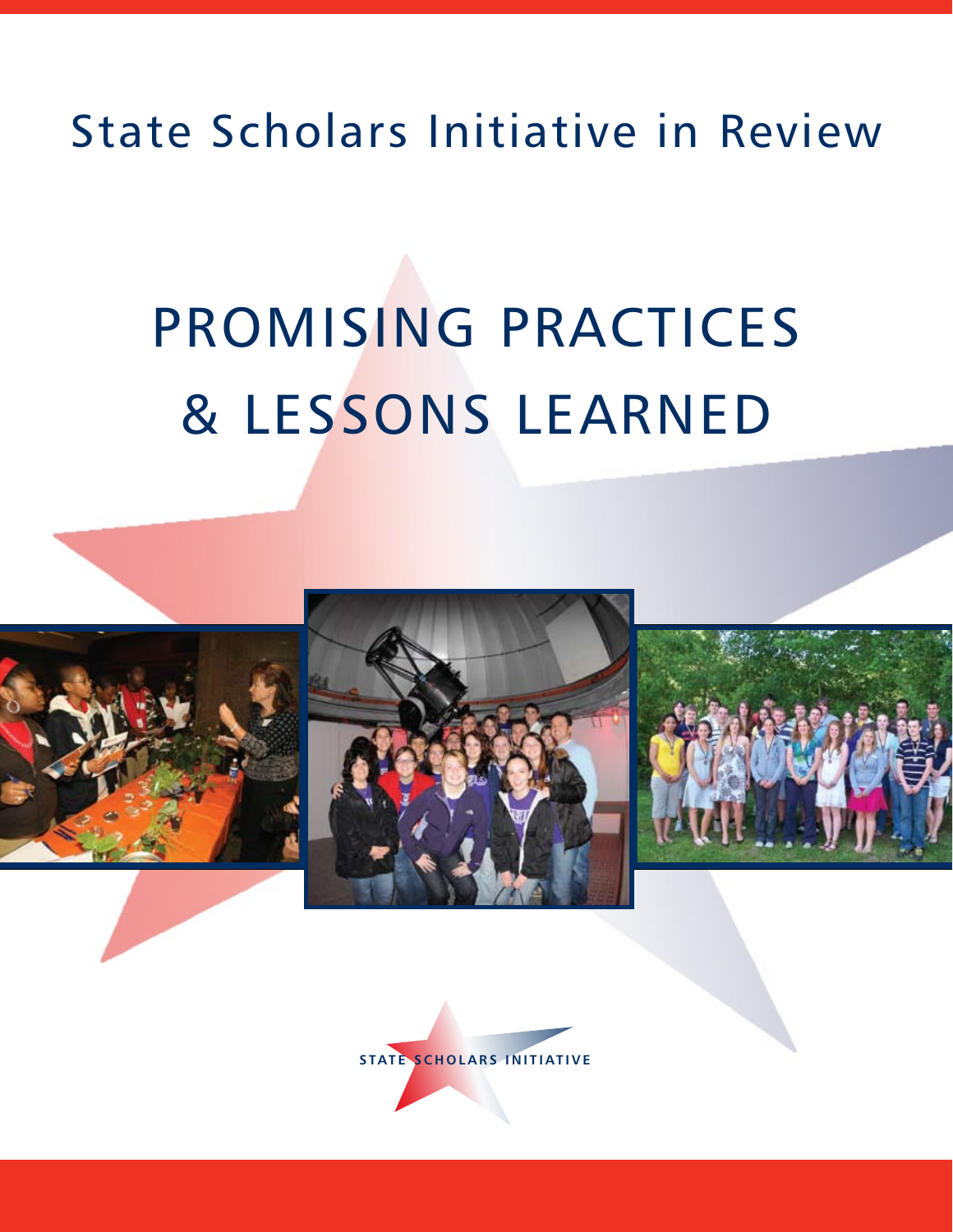# *Promising Practices & Lessons Learned*

THE SSI CORE COURSE OF STUDY

|                             | <b>Years in</b>    |
|-----------------------------|--------------------|
| <b>Courses</b>              | <b>High School</b> |
| English                     |                    |
| English I, English II,      |                    |
| English III, English IV     | 4                  |
| Math                        |                    |
| Algebra I, Geometry,        |                    |
| Algebra II                  | 3                  |
| <b>Science</b>              |                    |
| Biology, Chemistry,         |                    |
| <b>Physics</b>              | 3                  |
| <b>Social Studies</b>       |                    |
| Chosen from                 |                    |
| U.S. History                |                    |
| <b>World History</b>        |                    |
| <b>World Geography</b>      |                    |
| Economics                   |                    |
| Government                  | 3.5                |
| Languages                   |                    |
| Language other than English | 2                  |

 "Education is the most important national investment of time, money, and persistence – or it should be. That's why the business community is vital to the future success of education. The business community can help school districts drive change faster because it understands the need for a quick response to a changing environment. It also understands that our success in education will affect our business success."

– Charles Kolb, Committee for Economic Development president and SSI Advisory Board member

Today, more than at any other time in its history, the United States needs creative, well-educated workers – and lots of them. We need them if we are to succeed in new, rapidly evolving industries. We need them if we are to gain ground in a highly competitive global economy. And we need them to help us rebound from the current economic crisis.

In response to the demands of our changing economy and the business community's need for better-educated, more highly skilled workers, the U.S. Department of Education, through the Office of Vocational and Adult Education (OVAE), developed the State Scholars Initiative (SSI), which encourages students to take a rigorous course of study in high school and engages the business community in



this endeavor. SSI is grounded in research indicating that taking rigorous courses in high school is one of the greatest predictors of students' postsecondary success. In fact, a national study that tracked the progress of 8th grade students from 1988 through 2000 found that "the academic intensity of their high school curriculum counted more than anything else in their precollegiate history in providing momentum toward completing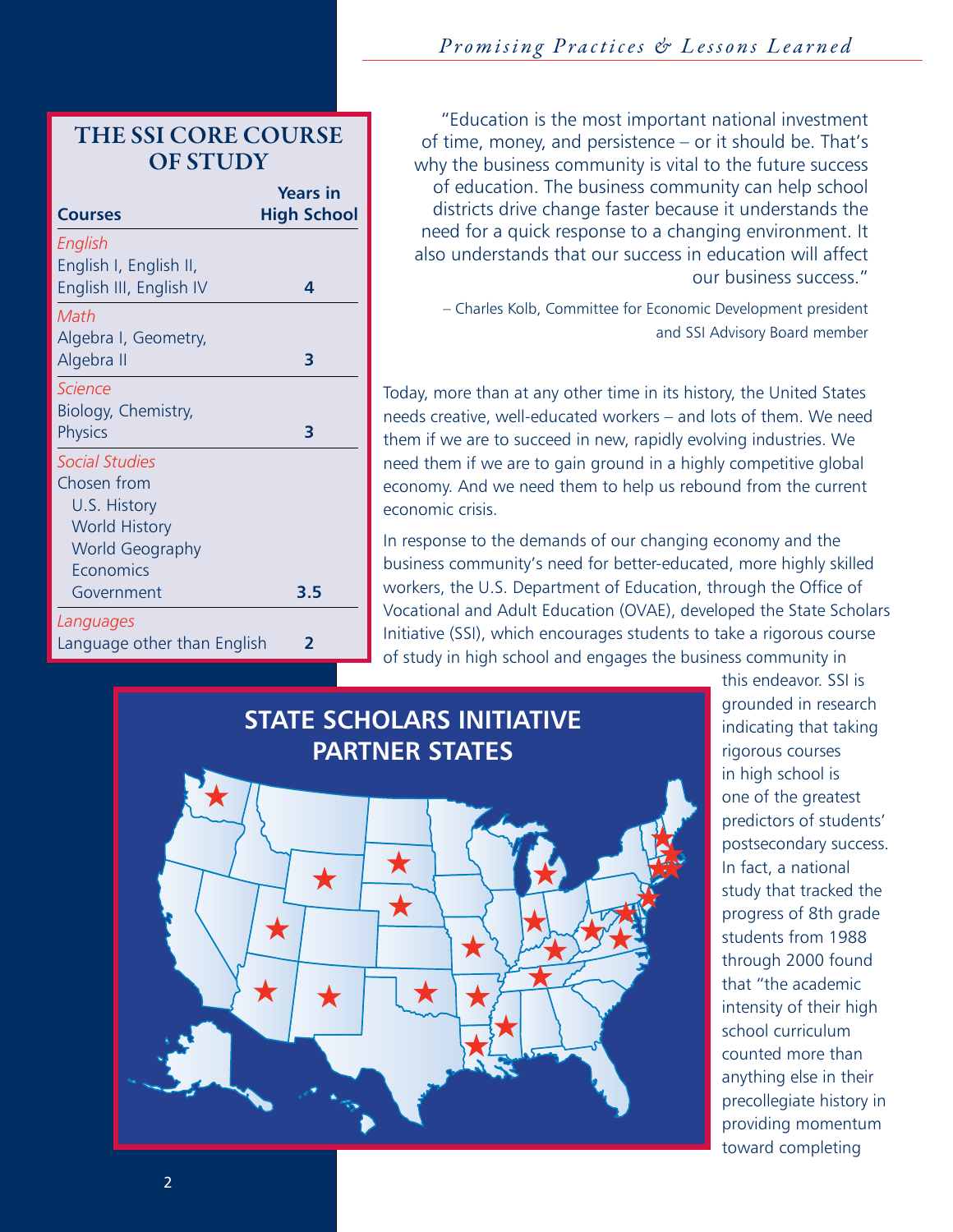a bachelor's degree."1 But rigorous courses are not just important for college: research shows they're also critical for career success, even for students who don't go to college.

Since 2005 the State Scholars Initiative – administered by the Western Interstate Commission for Higher Education (WICHE), with funds of \$6.6 million from the Carl D. Perkins Vocational and Technical Education Act of 1998 – has worked with business-education partnerships in 24 States (see map on previous page and list on this page) that have engaged 949 school districts in the SSI effort. One of the keys to SSI's success is its use of business volunteers. Drawn from over 600 companies nationwide, these successful role models visit classrooms and talk to students about the types of skills they'll need to be successful in the workplace and about how taking the State Scholars Core Course of Study (see box on previous page) in high school can help them prepare. Another key to SSI's success has been the involvement of parents, teachers, and counselors, who reinforce the initiative's message to students. A third critical element is the national SSI network: created and managed by WICHE, it's a source of effective practices, technical assistance, and resources (training, presentations, databases, and research protocols) for all SSI stakeholders. WICHE also relies on the National State Scholars Initiative Advisory Board, whose members include leaders of business, education, and nonprofits focused on educational reform.

Over the last four years, WICHE and the SSI States have learned a lot about how to make the initiative (and similar efforts) even more effective. Constituent perceptions, student course enrollment behaviors, State and school district data systems, and business participants have yielded several lessons that will be valuable to future efforts utilizing the business community to help prepare students to be productive participants in tomorrow's workforce. Lessons include how to:

- $\star$  Gather SSI constituent data and use it to inform program activities and implementation.
- **\*** Leverage the resources of the business community to transform student perceptions and course-taking behaviors.
- $\star$  Create effective program communication.
- $\star$  Align with higher education and P-16 networks.
- ★ Utilize SSI to influence broader State policy.

This report details what has been learned from the experiences of SSI's business-education partnerships and school districts. First, we provide data on the impact that an SSI-type initiative can have on students, schools, and districts. Second, we offer a roadmap for future leaders who are designing programs that leverage the input of the business community to promote a rigorous high school curriculum, including innovative ideas, lessons learned, and promising practices.

# SSI STATE PARTNERS

Arizona Arkansas **Connecticut** Indiana Kentucky Louisiana\* Maryland Massachusetts\* Michigan\*\*\* Mississippi Missouri\*\* Nebraska\*\*\* New Hampshire\*\* New Mexico\*\*\* New Jersey\*\*\* Oklahoma Rhode Island\*\*\* South Dakota\*\* Tennessee Utah\* Virginia\* Washington\*\*\* West Virginia\* Wyoming\*\*

\* State joined SSI in March 2006. \*\* State joined SSI in November 2006.

\*\*\* State SSI program has concluded.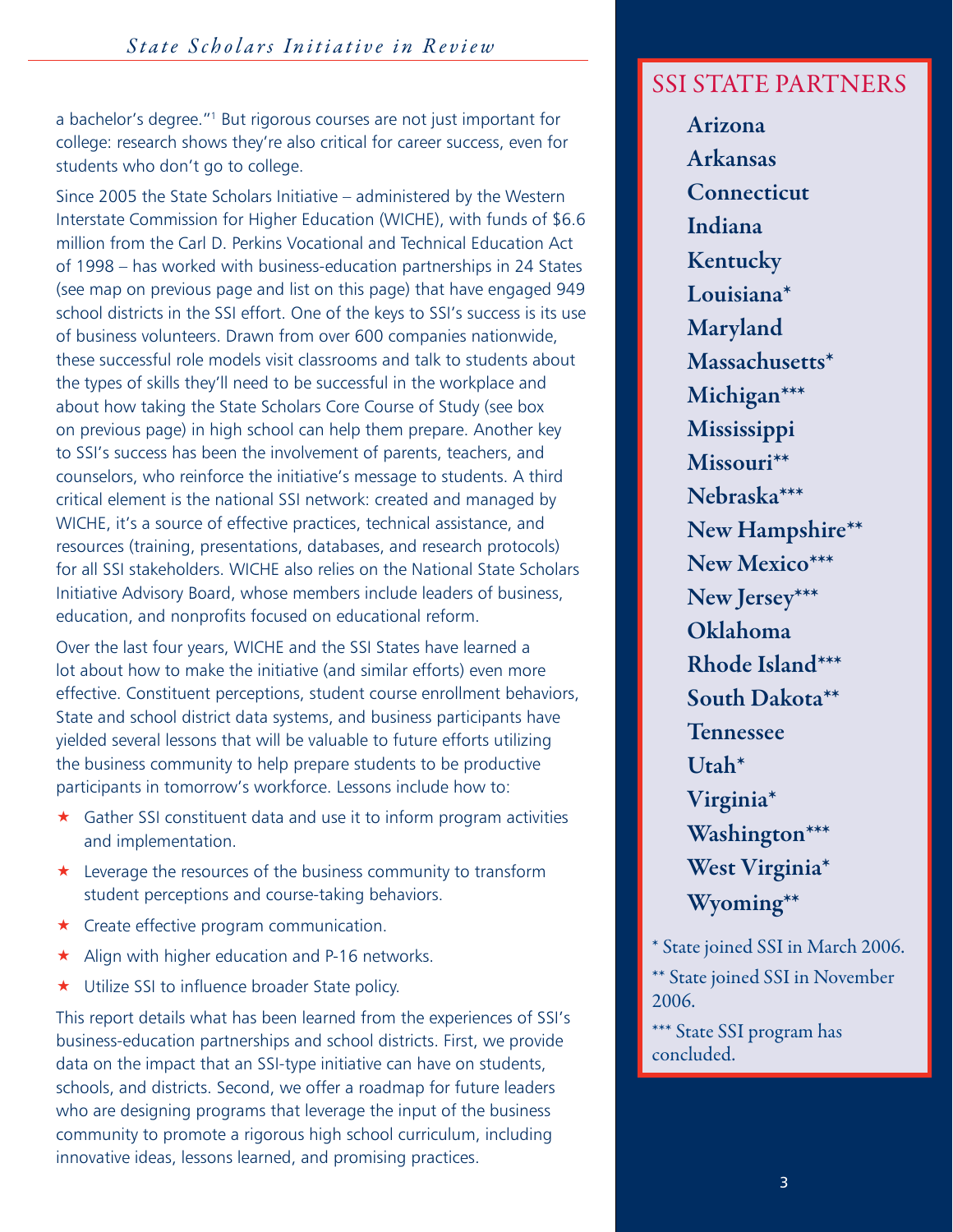#### Data on SSI Impacts

A key aspect that distinguishes SSI is its emphasis on collecting data regarding the program's implementation and impact over time. SSI has made a significant effort to survey students, faculty, parents, counselors, and business community members about the program's effectiveness and impact on attitudes related to the importance of taking a rigorous academic curriculum in high school. In addition, SSI has maintained a challenging effort to gather data that can help identify its impact on student outcomes in the form of actual course-taking and academic performance.

WICHE believes that data collection is absolutely critical to helping policymakers and education leaders understand the strengths and weaknesses of SSI efforts and to moving beyond anecdotal evidence of program effectiveness. By objectively documenting definitive successes and impacts – and the data show these to be numerous for SSI –



Mississippi Scholars display the Scholars seal on their certificates of completion.

programs can make a far stronger case for continued support from schools, businesses, and the policymaking community. Some examples of the findings which have emerged through SSI's data collection are described below.

**Data on the impact of business-education partnerships.** A survey of SSI business partners was conducted in the last quarter of 2007. Employers from 10 SSI States responded. Findings include the following.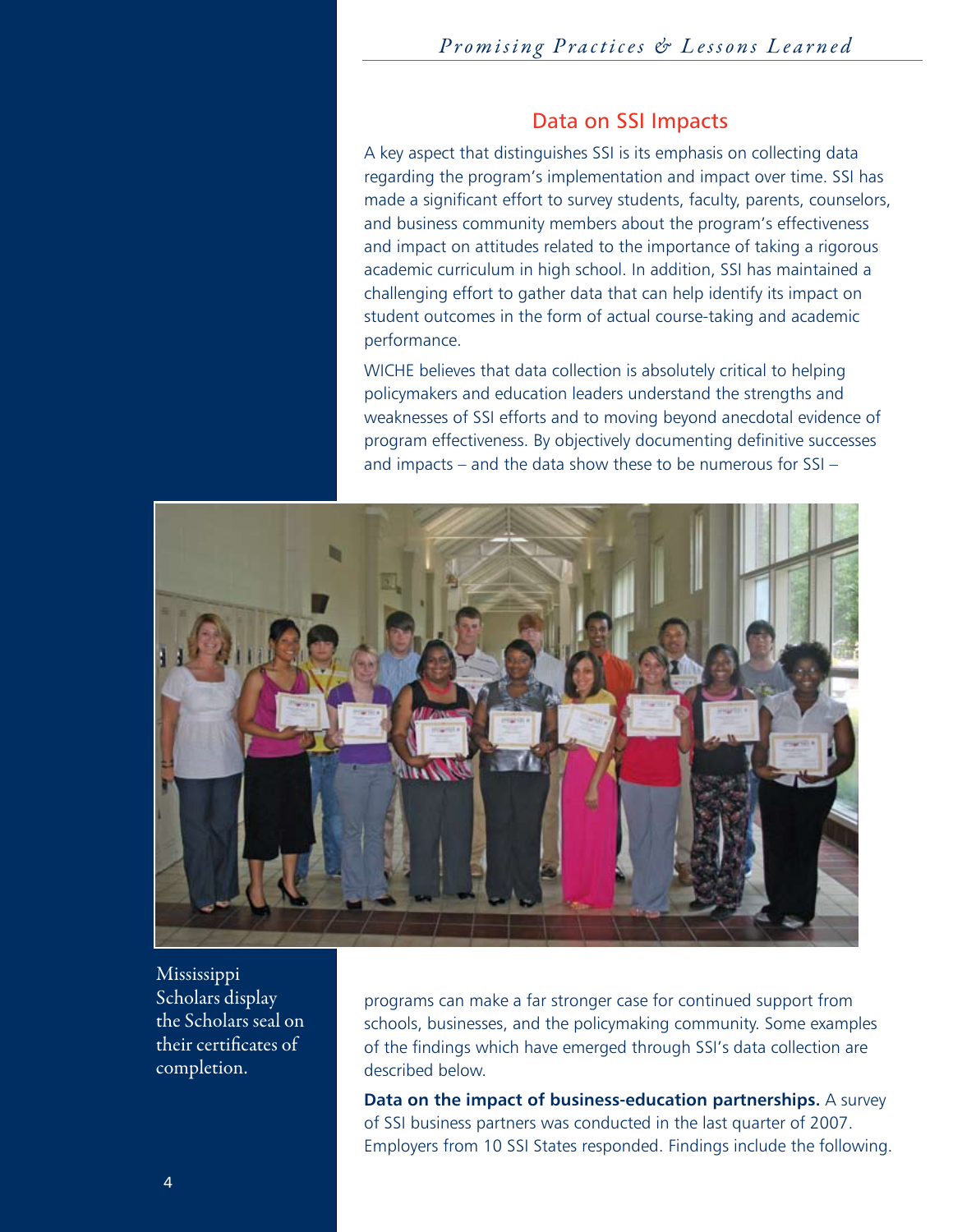- $\star$  Almost 90 percent of businesses participating in SSI say they intend to continue their involvement with the program.
- $\star$  Forging personal connections with students is viewed by both employers and SSI program directors as the most effective thing businesspeople can do to influence student course-taking behavior.
- $\star$  Increasing awareness of the importance of rigorous academic preparation in high school was one of the top identified benefits of the SSI program.2

**Coursework completion data.** Data were collected from 47 school districts in 10 SSI States, representing over 1.4 million course enrollments from fall 2006 though fall 2008. Data show that the vast majority of students successfully complete their coursework, including those courses required by the State Scholars Initiative. The more challenging classes included some courses considered "gateways" for math and science preparation, including algebra I and biology.<sup>3</sup>

**Perception survey data.** Surveys were conducted from fall 2007 through early 2009 to gather data on the perceptions and beliefs of students, teachers, parents, guidance counselors, and businesspeople with regard to the importance of taking rigorous courses in high school and the impact of such coursework on postsecondary and workforce success. Surveys were administered in 11 States at 159 different SSI events. Key findings include the following.

- ★ Most students at SSI events plan to take rigorous courses in high school, and for most of them SSI played a positive role in influencing their plans.
- $\star$  SSI has a positive influence on all adult stakeholder perspectives on the importance of taking rigorous coursework in high school.
- $\star$  Parents are the biggest influence on whether students take rigorous courses in high school, but other groups – including teachers, other family members, and businesspeople – also impact student decisions.
- $\star$  Adults predominantly agree that students should begin taking rigorous coursework in 9th grade or earlier.
- Seventy-eight percent of SSI students said that they would tell a friend about State Scholars<sup>4</sup>

# A Roadmap for Future Leaders

Much has been learned over the past four years about the role the business community can play in influencing student perceptions and actions. Consistent, concerted, well-designed efforts are essential to maximizing business involvement, school district engagement, student success, and policymaker support. This section provides a "roadmap"



"Back in 8th grade I wasn't really thinking about college. But SSI made me realize that now's the time to start getting ready. I've been keeping up my grades ever since."

> *– Adrienne Hatchett, Arkansas Scholar*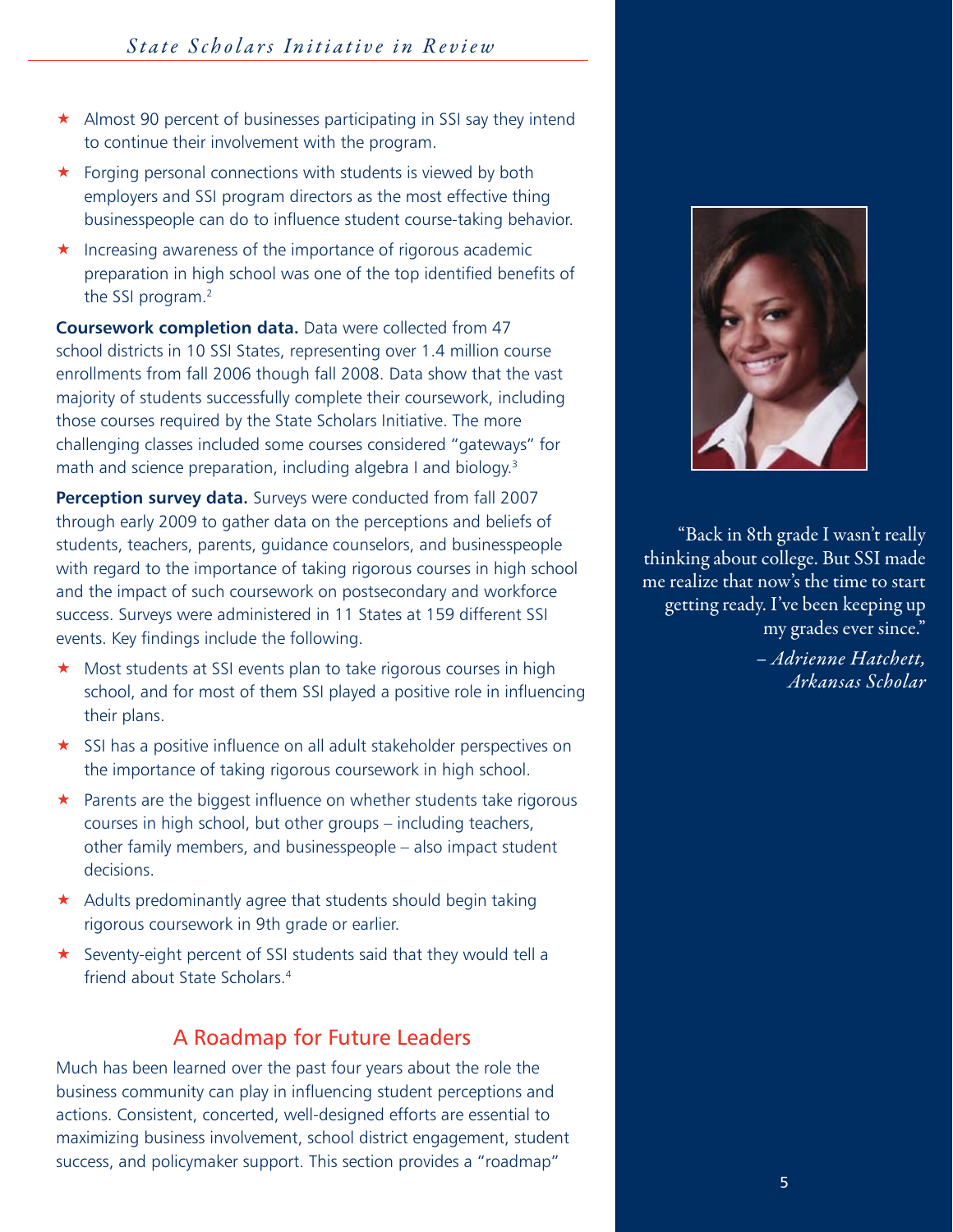*Promising Practices & Lessons Learned State Scholars Initiative in Review*



for future leaders who might benefit from SSI's experience. It is based on program data from participating States as well as direct input from program directors.

First, we provide a list of innovative ideas and lessons learned, taken from specific, State experiences. While these ideas have not yet been implemented across all SSI States, they offer creative policy options worth considering when implementing or modifying an SSI-type program. Second, we present four promising

Arkansas Scholar sophomores and juniors attend a reception.

"The Mississippi Scholars seal on my transcript will show universities that I'm prepared for the challenges they will be offering."

> *– Kateri Moore, Mississippi Scholar*

practices gleaned from SSI States. These should be considered integral pieces of any future programs.

#### Innovative Ideas and Lessons Learned

Some of the innovative ideas and lessons that have surfaced from SSI State experiences include the following.

- **Provide tangible student rewards.** Providing recognition and rewards to students who complete the SSI Core Course of Study has been an important part of several State efforts. In Arkansas four higher education institutions agreed to provide financial incentives to students who graduate as Arkansas Scholars, and this has had a significant impact on overall interest and support of the program. In Mississippi some seniors receive college scholarship money, while all students who graduate as Scholars earn a medallion and a seal on their high school transcript; they are also recognized at various awards programs at the end of the school year.
- **Provide supports to ensure students complete the SSI Core.** Connecticut ran a summer academy as well as "just in time" labs that provided math tutoring to students to make sure they did not drop out of courses needed to complete the SSI Core Curriculum. Similarly, Louisiana ran Saturday "boot camps" to help SSI students identify and target learning challenges.
- **Involve parents early.** One county in Kentucky developed "parentstudent" agreements to clearly communicate program expectations to students and their families. Signed by the school principal, the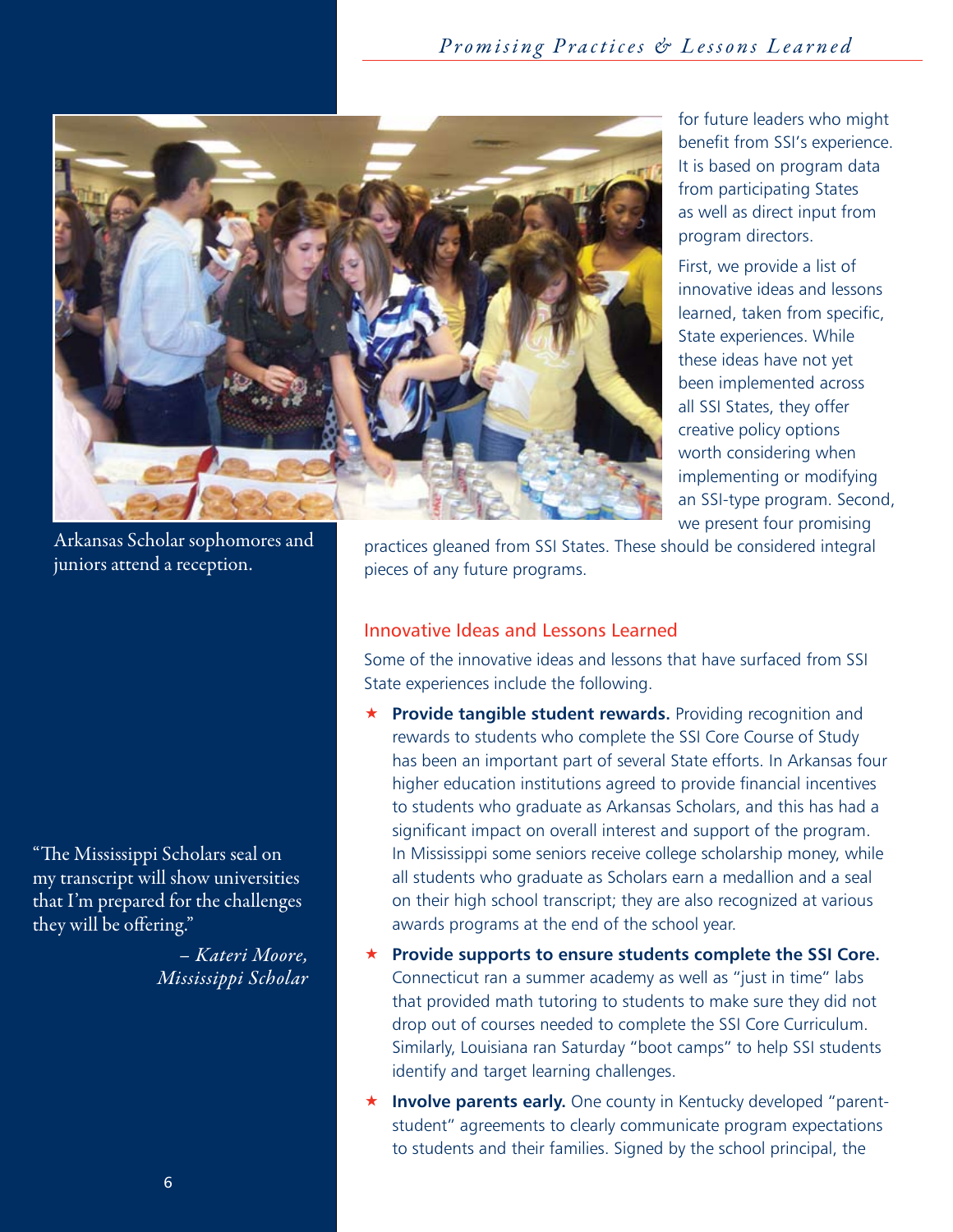agreements require parents to attend a presentation providing information on the initiative before student class schedules are released.

- **Emphasize rigor over GPA.** Several States, including Arizona and Louisiana, stressed the importance of revising policies or scholarship programs that reward students solely for maintaining a high grade point average rather than for the rigor of their high school coursework. State or college scholarship programs that focus rewards on GPA only can discourage some students from taking more challenging classes.
- **Use data to tell your story.** In States such as Maryland and New Hampshire, data are an important tool in promoting the growth of the program across multiple schools and districts. New Hampshire uses data on math and science course enrollment increases to make a compelling case to bring new schools into its SSI program. Maryland has collected multiple years of course completion data for two of its pilot SSI districts. By making a concerted effort to gather this data early on, the program was able to report on a variety of student impacts, including increases in the number of low-income and minority students completing key math and science courses. Such data tell a compelling story that can generate support for

"Increasing student learning expectations is one of the most effective ways I know of to ensure a student's future success ... and by challenging students to take a more rigorous academic program, we are helping to better equip them with the tools they need to succeed both in college and in work."

> *– Mark Huddleston, President, University of New Hampshire*

an SSI program. To facilitate data gathering and development, SSI programs would benefit from having at least a part-time staff person dedicated to data collection, in addition to the SSI State director. Identifying school-level data coordinators is also important to ensuring that proper data are collected.

 **Designate key business partners.** The Massachusetts program requires all schools applying to participate in the program to designate a "key business partner." This helps ensure that each school had an established relationship from the start of their program from which to draw volunteers and to help attract other



business partners. Participants from partner companies can also share ideas and expertise in developing ongoing activities at schoolbusiness roundtable discussions.

Volunteers attend a presenter training for Virginia Commonwealth Scholars.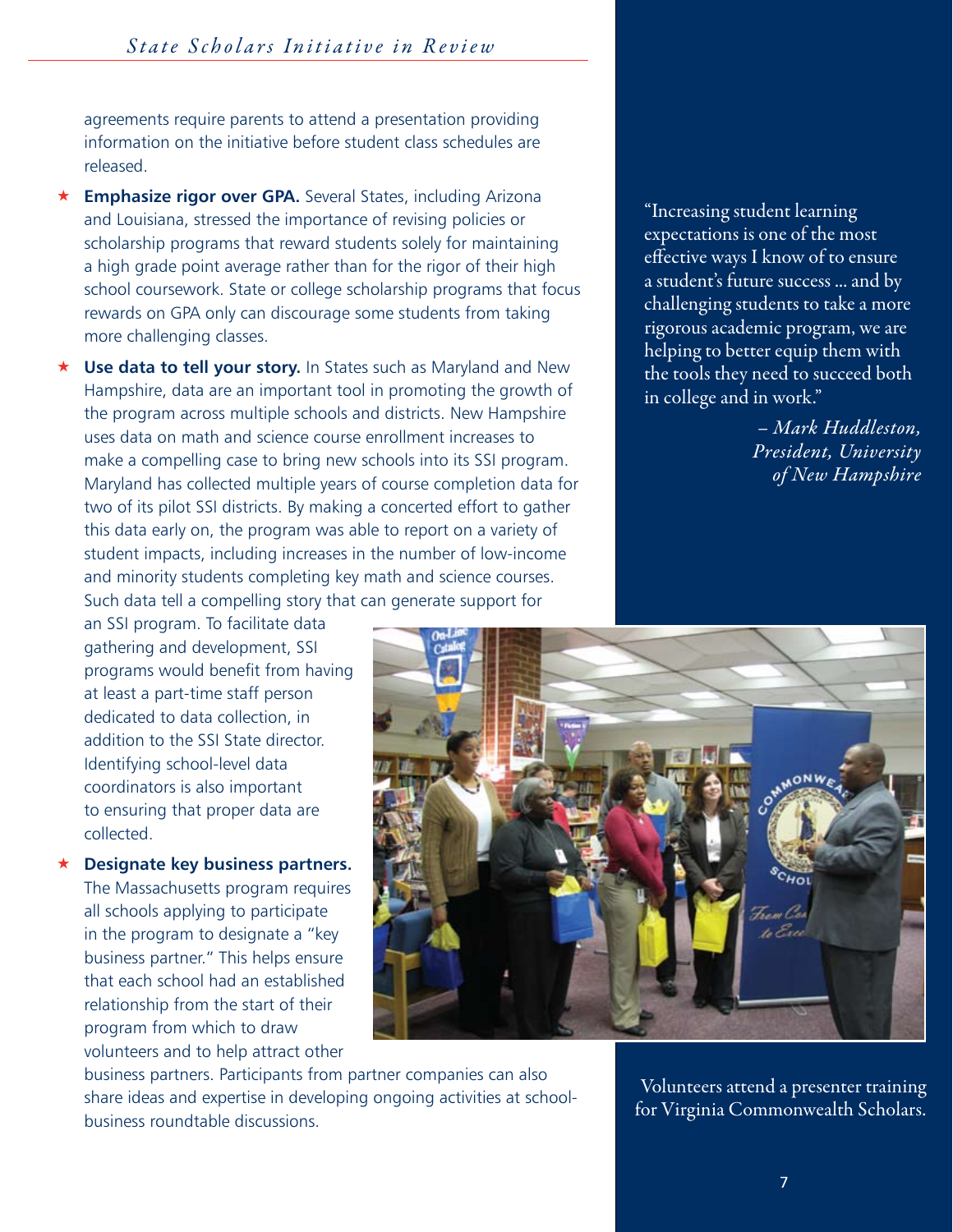

South Dakota Scholars at Sturgis High School display their program's banner.

 **Consider alternative course access.** Program leaders in Michigan suggested using the Internet to deliver course content that may not be offered at all schools. Without the ability to access such course content, students in some schools simply may not be able to complete the SSI Core Course of Study.

 **Understand challenges of urban or rural schools.** Some States, such as West Virginia, have found that it can be challenging for rural schools and districts to recruit enough volunteers from the closest business community. Developing program materials and presentations tailored to the specific economic and cultural backgrounds of students in these areas can be critical to making an impact if fewer in-person presentations are possible. Electronic media

and Websites can also be effective in reaching more students.

- **Consider "pre-coursework" to stimulate student interest.** Several SSI sites in Oklahoma have offered "pre-physics" as a class to high school freshman. This has shown promising results in creating interest in physics and science and in developing student confidence, making it more likely they'll take more rigorous courses in this area later on.
- **Encourage businesses to offer internships to Scholars.** Internships, such as those provided in one South Dakota school district, give students a direct opportunity to experience the work environment and learn first-hand the types of job skills they will need to be successful in the workforce.
- **Incorporate community service.** Including a community-service or service-learning component in an SSI program not only benefits students but also serves to promote SSI and build stronger ties with the community. Utah is partnering with Utah Campus Compact and several colleges to promote Utah Scholars as a service-learning, community-engagement initiative. In Tennessee students must meet Scholars requirements, maintain a GPA of 2.5 or higher, and do at least 40 hours of community service during high school.
- **Build connections with other SSI efforts.** By sharing experiences and data, States can help each other develop stronger SSI programs. SSI State directors in Tennessee and Virginia have cultivated a working relationship across State lines that makes it easier to collect and share data and to develop common goals, working through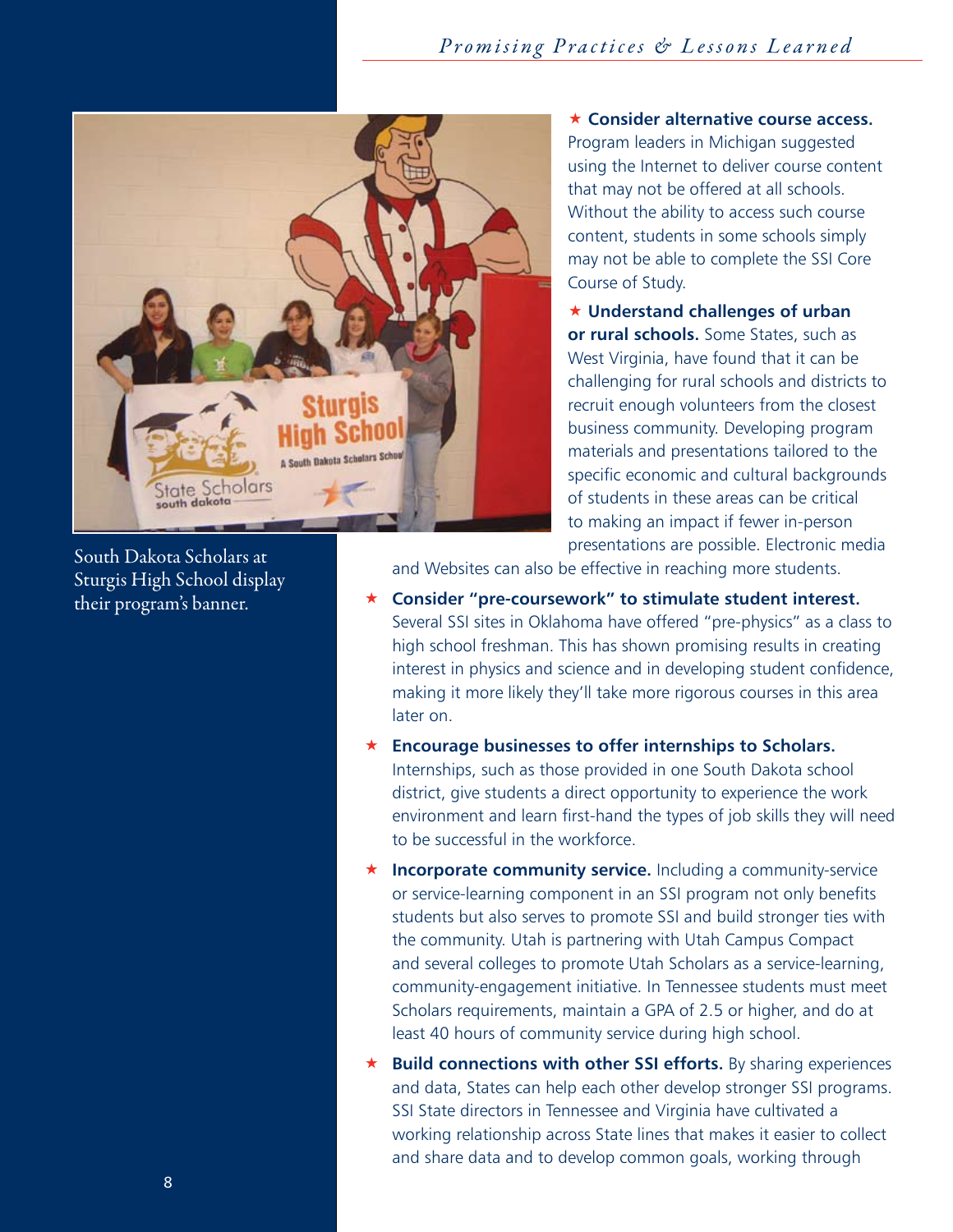organizations such as the Appalachian Regional Commission, a regional economic development agency representing a partnership of federal, State, and local governments.

#### **Integrate SSI with career and technical education.**

Incorporating student career or technical education goals into an SSI program can help students understand how course choices relate to careers. South Dakota places a strong emphasis on helping students identify their career interests and target one of 16 potential career clusters. The SSI program encouraged students to take elective classes or additional science or math courses that fit with their career interests or goals. The program also developed a series of activities over five years (from 8th through 12th grade) that help students choose their career cluster and create personal learning plans that list the classes they are likely to need in high school to be successful in their career. To help ensure school counselors were aware of the SSI connection, booklets and Web materials were developed that could be shared with counselors and students.

"By locating the SSI program in the State chamber of commerce we were able to more easily gain the participation of most of the smaller chambers across the state. Having the infrastructure in place of local chambers all over the state was a big advantage to our program."

> *– Ruth Woodall, Director, Tennessee Scholars*

# Four Promising Practices

The following is a list of four overall promising practices that are integral imperatives for any future SSI-related program efforts:

- 1. Focus on involving the business community.
- 2. Create effective program communication.
- 3. Align with higher education and P-16 networks.
- 4. Utilize SSI to influence broader State policy.

#### Involve the Business Community

The success of any SSI program depends on the support provided by the business community. Not only do volunteers from businesses carry the message about the importance of a rigorous curriculum into classrooms, they can also play a key role in providing financial support for program activities and scholarships, as well as offering internship and employment opportunities to Scholars. Some possible practices and lessons learned from SSI States on building strong support from the business community include the following.

**Run the program out of the State chamber of commerce** or statewide business education coalition. States such as Arizona, Indiana, Kentucky, Maryland, Michigan, Mississippi, Oklahoma, South Dakota, and Tennessee have either housed their SSI programs within such



Utah Governor Jon M. Huntsman speaks at the statewide Utah Scholars kick-off event.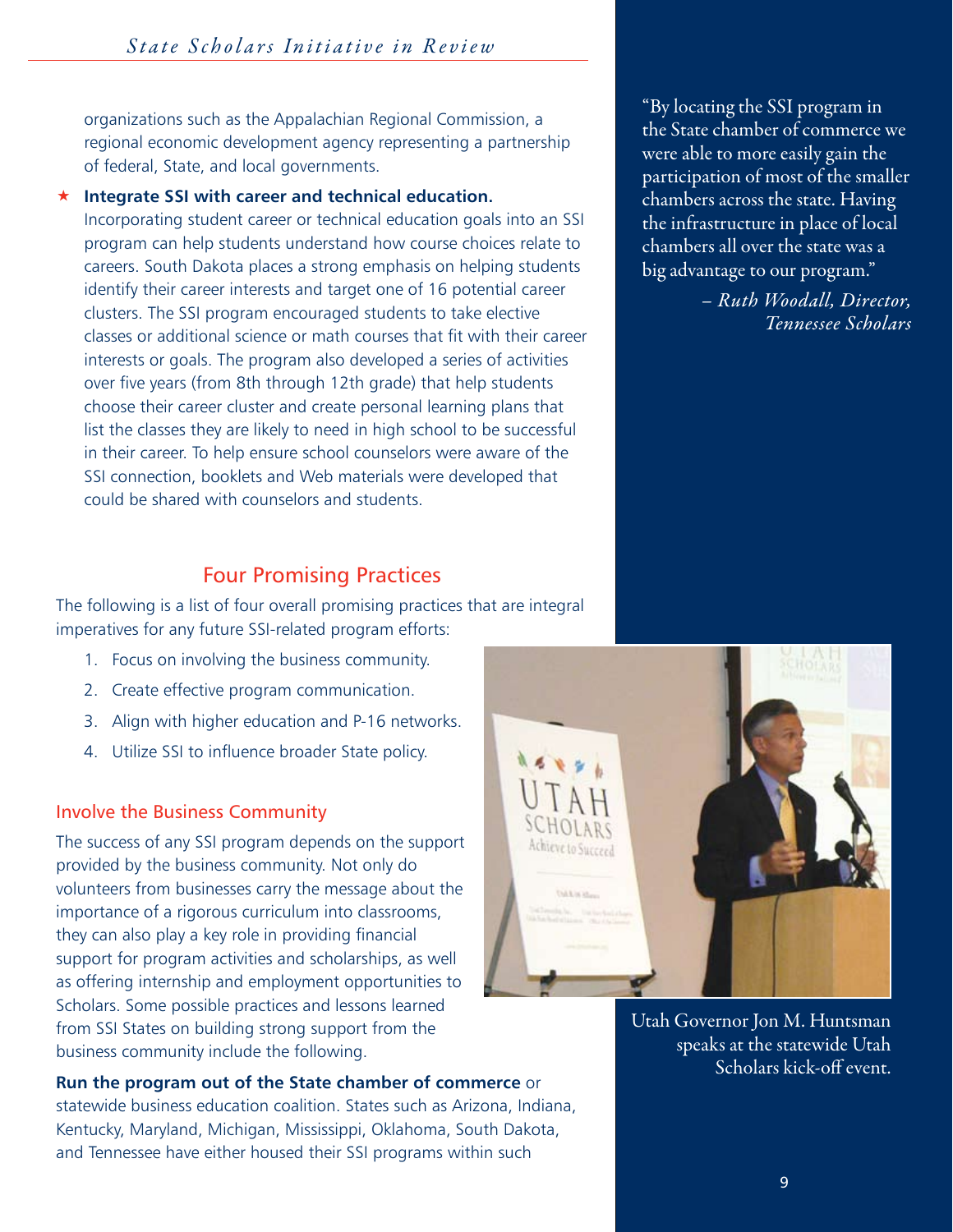

Speakers at the State Scholars Initiative National Summit on Academic Rigor and Relevance, April 2008.

"The State Scholars Initiative, in challenging students to take more rigorous coursework, encourages students to take that critical first step that will ultimately benefit both the students as well as the State's employers."

> *– Deborah Herndon, President, West Virginia American Water*

statewide business entities or made them central players in operating the program. This provides access to key business leaders who can drive the success of an SSI program.

**Create a statewide business advisory board** to support and inform the SSI program. The Tennessee SSI program created an advisory board made up of key employers and business leaders from around the State. Board members act as the program's "eyes and ears" regarding business concerns; identify new businesses coming into the State and likely future employment trends; recruit

other businesses to participate in SSI work; improve fundraising; and provide overall policy and program advice.

**Utilize local chambers of commerce** as launching points for involving businesses close to participating school districts. Programs should establish a key contact person in each local chamber who is willing to be the point person for their county or area in terms of raising money and helping recruit volunteers to conduct student presentations. Local chambers with specific membership can also be used to help reach out to specific student populations. Some SSI programs, like those in Virginia and Utah, have engaged Hispanic chambers of commerce to target Hispanic student populations.

**Allow local flexibility.** Give communities the latitude to creatively design and carry out SSI work. Business participants will become more engaged if given the opportunity to use SSI materials as a launching point to brainstorm and to tailor their SSI message in local schools.

**Encourage all forms of contributions.** Beyond providing volunteers and funding support, businesses can also be encouraged to provide any type of in-kind contributions they are able to afford. Whether it is a print shop that donates materials or time to help print local SSI program materials, a restaurant that donates food to student or parent recognition events, or a company offering internships to SSI students, there are many ways that businesses can contribute to local programs.

**Simplify volunteering.** Encourage business presenters to work in teams, if they find this less intimidating. SSI programs should also consider using Web-based or software applications to organize and track volunteers. Maryland used an online volunteer management system to coordinate the logistics of deploying more than 2,000 speakers into 200 schools and 3,500 classrooms each year. In partnership with Northern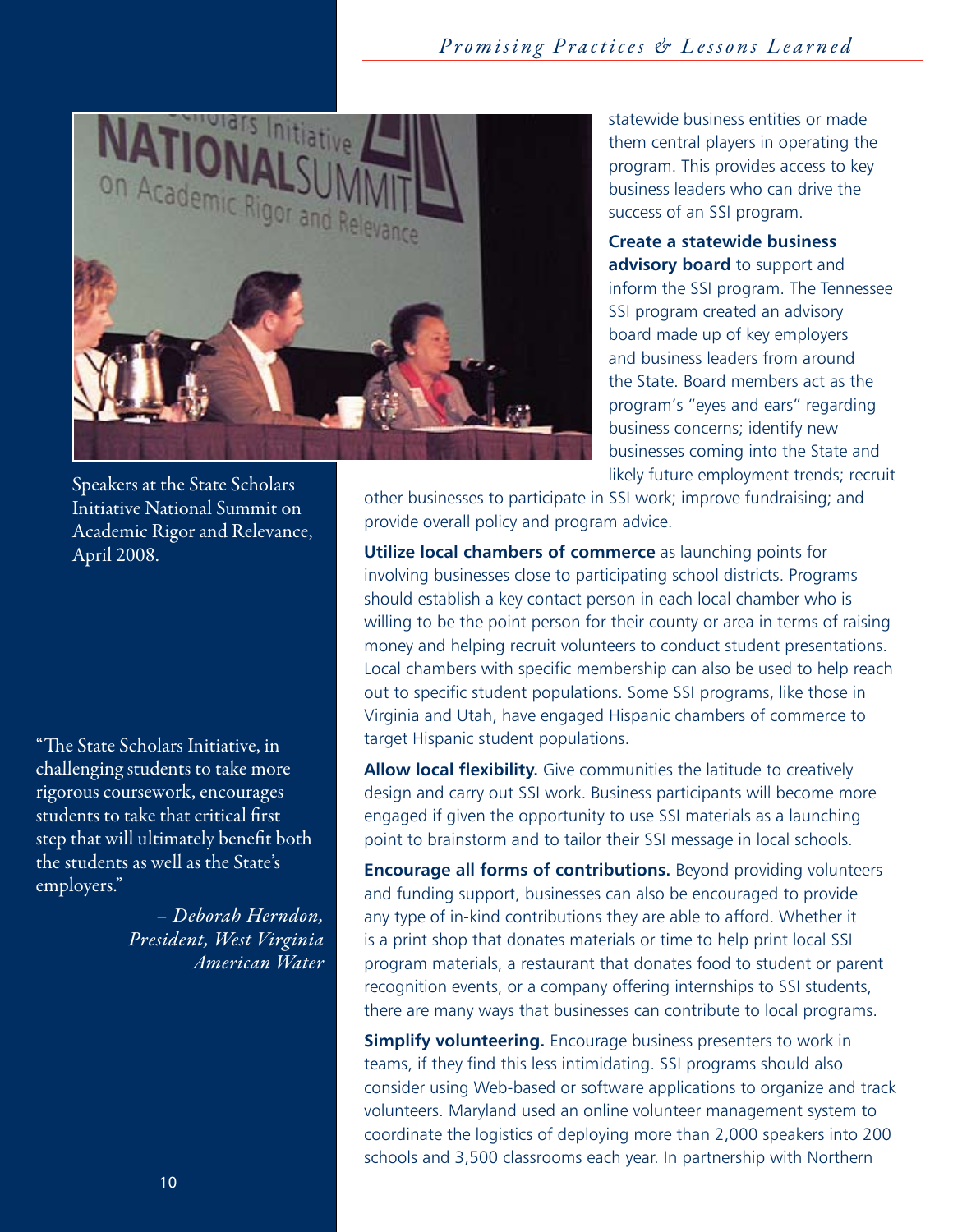# *Promising Practices & Lessons Learned State Scholars Initiative in Review*

Illinois University, WICHE provided volunteer management software to all SSI States to assist with scheduling and training activities. This software is available to other organizations on the State Scholars Website.

#### Create Effective Program Communication

Another essential element to the success of any State-level SSI program is to publicize the benefits of taking rigorous courses in high school and get the attention and participation of key constituencies. This is a challenge for those administering SSI programs because of the ever-widening array of educational initiatives that compete for the attention of superintendents, principals, teachers, parents, and students. To stand out, programs need to use creative communication tactics.

**Participate in meetings of stakeholder groups** to spread the word about the SSI program. This can include making presentations at meetings of the State board of education, local school boards, school and district executives, teachers or guidance counselors, and State and local chambers of commerce. Attending such meetings and conferences also gives SSI program directors a way to identify means of better aligning SSI goals with the concerns of stakeholder organizations.

**Use highly visible spokespersons** to spread the message about SSI and the importance of taking rigorous classes in high school. Over the past several years, numerous SSI program directors have found ways to get State governors, legislators, business leaders, State education commissioners, and local district superintendents to spread the message about their efforts.

**Garner media attention with high-profile kick-off events** that help generate a buzz for the initiative. High-visibility spokespeople can generate attention for these events. Some State directors have even conducted effective "re-launches" of their programs, which helped to remind stakeholders of the program's presence.

**Strengthen SSI's reach by cross-marketing with other initiatives.** Any new program should identify State and federal initiatives with similar goals and seek ways to partner with them. The SSI program in Virginia enhanced its reach by partnering with GEAR-UP and the Appalachian Regional Commission, which were priorities of the governor. South Dakota tailored its SSI materials to match the career counseling software used by middle and high school counselors.

**Use electronic communications tools** to spread your program's message. SSI programs in several States have used Websites, DVDs, electronic presentations, and other tools to reach out to districts, businesses, students, and volunteers across large geographic areas.



"The Show-Me Scholars Initiative is a low-cost, high-impact community-based program to motivate more students in our state to succeed in a challenging course of study in high school."

*– Daniel P. Mehan, President, Missouri Chamber of Commerce*

# **STATE LAW CHANGES**

**A more rigorous curriculum has now become the mandated standard for students in several SSI states, including:**

- **Indiana**
- **Michigan**
- **Oklahoma**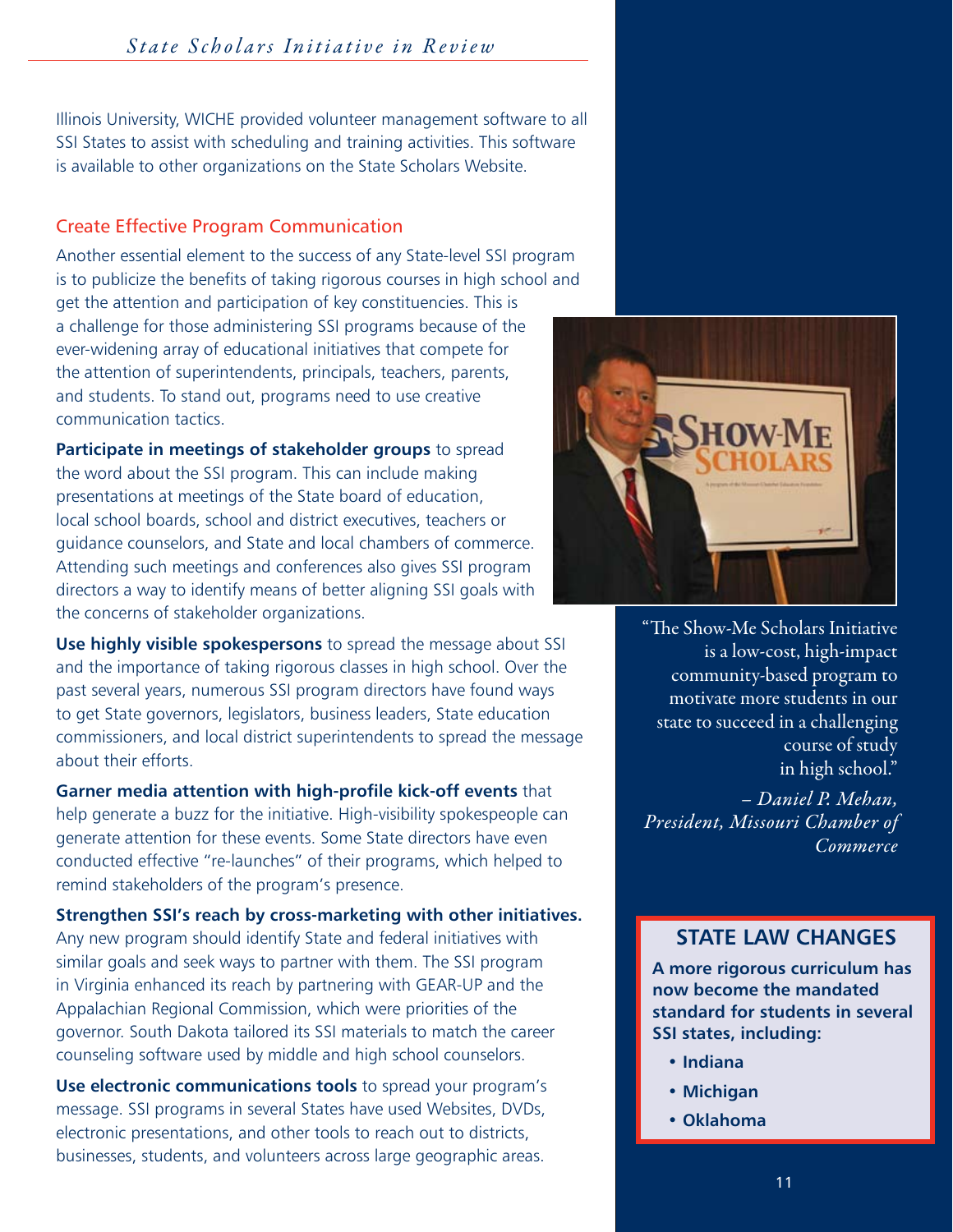"Statewide college scholarships tied to the Core Course of Study can make a big difference in getting the attention of parents and counselors."

> *– Cameron Martin, Assistant Commissioner for Administration and Planning, Utah System of Higher Education*

These tools can be made more effective by tailoring them to specific audiences (such as parents, students, businesses, and counselors). Websites that help students move from hearing a businessperson's presentation to exploring colleges and careers (and what is required to qualify for them) are especially helpful.

**Provide incentives for teachers, counselors,** and other education staff to learn about SSI and participate in the program. For instance, providing opportunities for staff members to earn professional development credits for learning about SSI can be a means of encouraging higher levels of participation from that key audience.

#### Align SSI with the Higher Education Community

Enhancing program alignment with the higher education community can be critical to ensuring that there is a consistent message regarding the skills students need (and the rigorous curriculum required to produce such skills) if they are to get into college and succeed there. Strategies that SSI programs have taken to create strong ties with the higher education community include the following.

**Align the program with broader statewide P-16 initiatives.**  P-16 initiatives – which seek to establish more seamless student advancement from preschool through postsecondary education – typically are connected with top State policymaking agendas and

> offer strong synergies with SSI's goal of preparing high school students for postsecondary and workplace success.

**Form a committee of admissions directors from colleges** around the State to help integrate SSI goals with those in the higher education community and to focus admissions decisions more on rigorous course-taking than on student grade point averages. The SSI program in New Hampshire organized such a committee to examine whether SSI Core courses match up with admissions requirements.



Massachusetts Scholars pose at an awards ceremony where 45 seniors were honored.

**Encourage community college and university partnerships.** SSI programs should encourage local partnerships to take advantage of higher education institutions and resources. Virginia's SSI program developed five different models that build upon a variety of partners and programs. In one model, for instance, community colleges were the partners, linking business volunteers with participating school districts as well as providing a central location from which to run the program.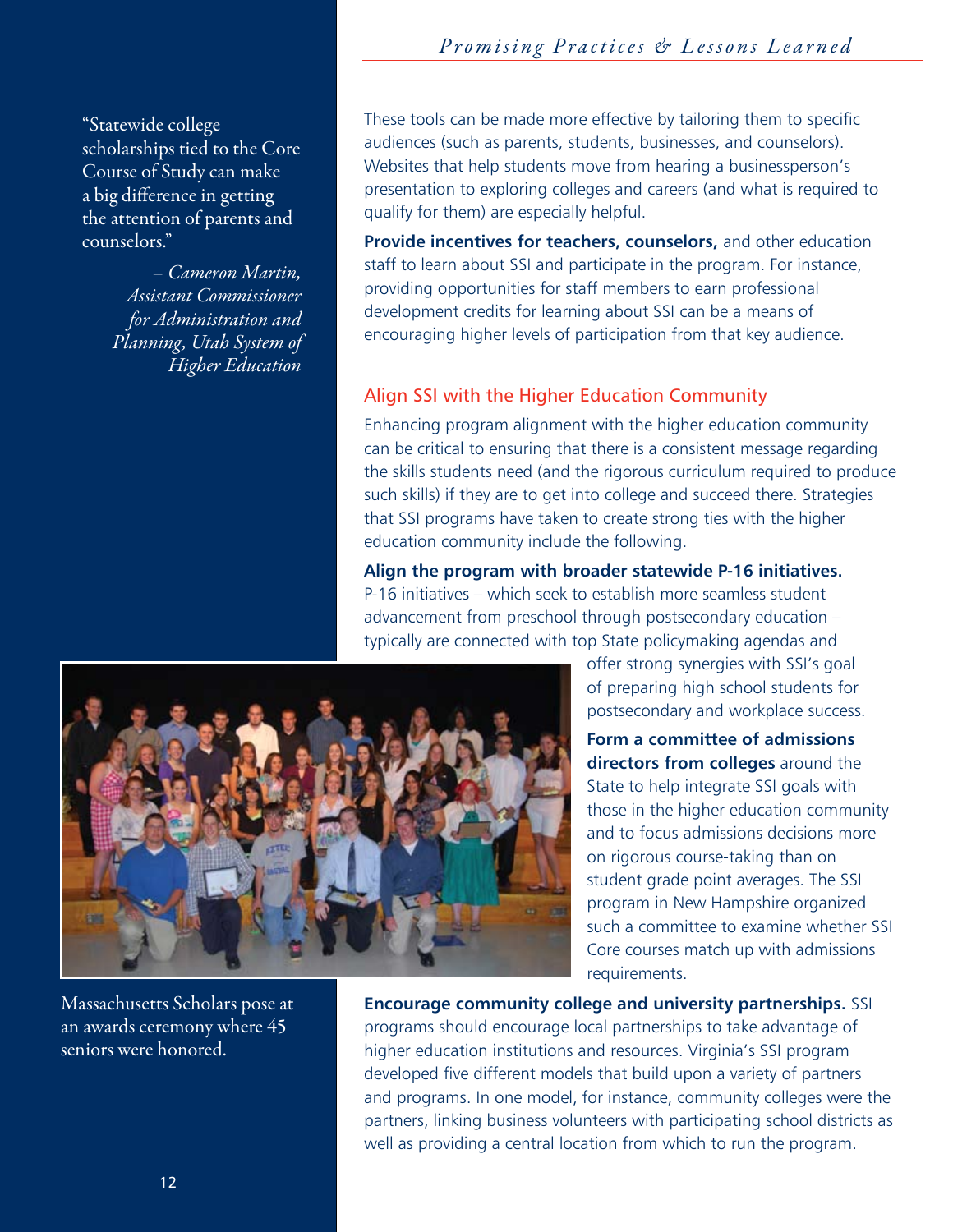# **House the program in a higher education partnership.** To ensure

a strong connection between an SSI program and the higher education

community, some State programs have been housed in or sponsored by higher education–related organizations. The Utah and Wyoming SSI programs, for instance, are sponsored by P-16 councils. New Hampshire's business-education partnership located their SSI program in a nonprofit consortium of 17 public and private institutions of higher education, which offers the opportunity to receive strong support from the State's higher education community.

**Target program materials and efforts to school counselors.** Counselors often influence student course-taking, so tying into counselor networks and associations early in a program's development can be important. Counselors can help students and their parents see the connection between course selection

and college admissions and assist them in developing four- and five-year learning plans to ensure the courses they take are aligned with career goals after high school.

**Use college students as mentors.** In Utah a local university established a program that sends college students into schools to share their insights with high school students and parents and to encourage students to visit college campuses. In some cases college student mentors even attend parent-teacher meetings. The program has also tapped into the college alumni association to identify additional volunteer mentors.

#### Utilize SSI to Influence Broader State Policy

One goal of any SSI-type program should be to see that the Core Course of Study or its equivalent becomes a permanent fixture in State public policy. Such an effort will help ensure that a rigorous curriculum becomes ingrained in the education system well beyond the life of any program. There are multiple ways to work towards this goal.

**Work through the State board of education** to develop new curriculum requirements that mirror the SSI Core. The Michigan Scholars Program worked with its State board of education, department of education, and legislators to develop new statewide requirements. The Michigan Merit Core, approved by the State board, is almost identical to the SSI Core. In addition, Michigan now requires all students to complete a high school curriculum similar to the SSI Core in order to graduate.

**Work through the State legislature to pass legislation** requiring that all high school freshmen take a college-preparatory curriculum



 Louisiana Scholars' State director Robin Olivier congratulates seniors at the Rapides Parish recognition event.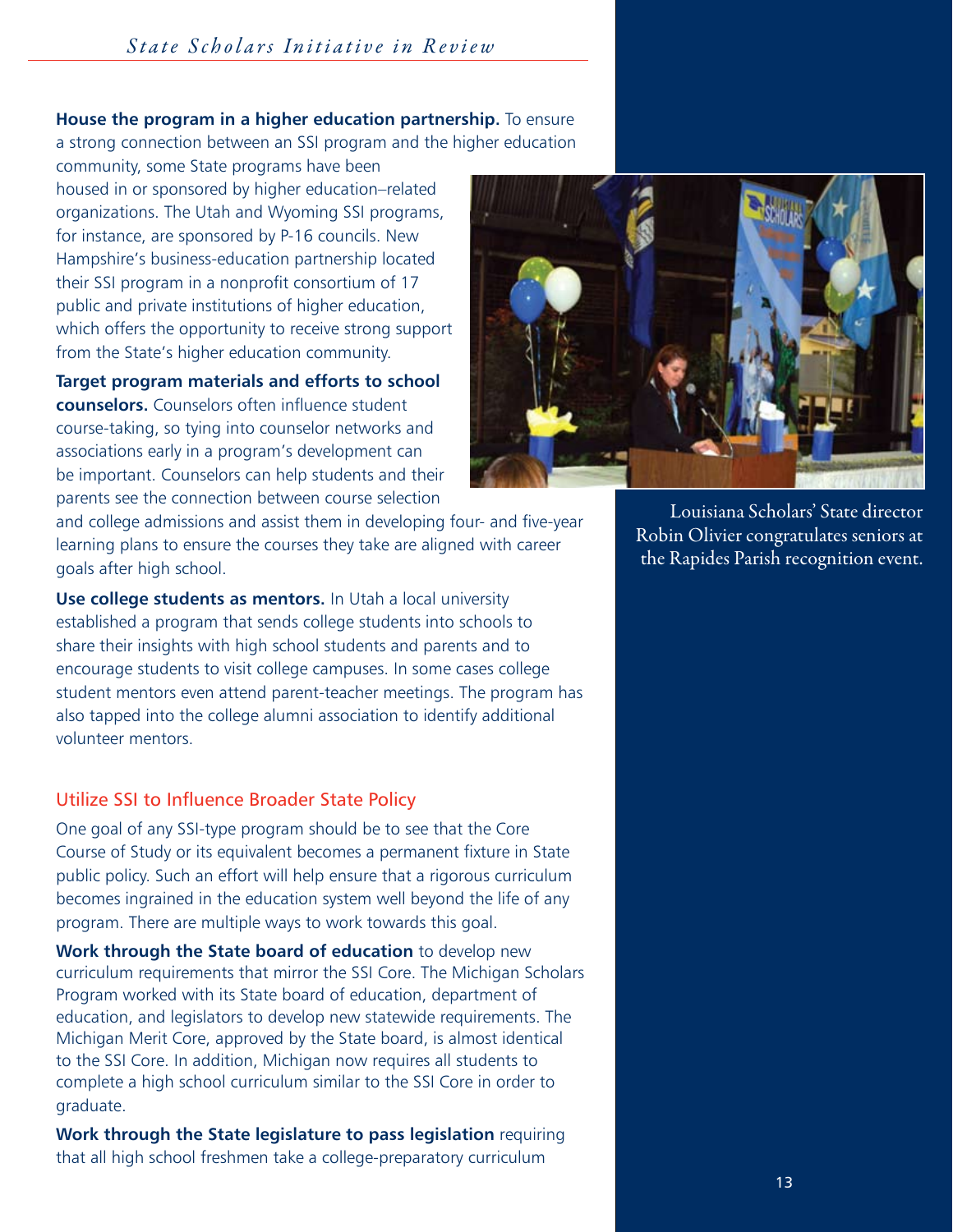# *Promising Practices & Lessons Learned State Scholars Initiative in Review*



A student participates in a science experiment at a Missouri Show-Me Scholars kick-off event.

that is closely aligned with the SSI Core Course of Study. Oklahoma and Indiana programs worked through their legislatures to achieve such action. In both States parents must sign an opt-out consent form if they do not wish their children to take the challenging new default curriculum.

**Seek State legislative support** to create statewide college scholarships tied to the SSI Core. Such scholarships, which have been explored in SSI States such as Utah, can make a big difference in getting the attention of parents and counselors regarding the importance of taking rigorous coursework.

**Pursue State policy change** to make the SSI Core a condition for admission to public universities. The Indiana General Assembly has adopted Core 40, which is similar to the SSI Core, as the State's required high school curriculum. Starting in 2011 Indiana residents must be on track to complete a Core 40 curriculum or equivalent as a condition for admission to the State's public universities.

**Pursue State-level program funding.** Securing a more permanent source of support will help SSI programs overcome a key challenge: sustainability. There are many ways to do this. For example, in Virginia, State support was provided by the Virginia Community College System. Another example is found in South Dakota, where the State Scholars program is now housed in the Office of Curriculum, Career and Technical Education at the State's Department of Education. In this way an SSI project can move from a pilot effort to a State program that stresses the importance of a rigorous curriculum and creates connections between the business community, higher education, and the K-12 sector to deliver the message to students.

# Conclusion

Our experience over the last four years has taught us that the SSI model is a sound one. Taking a rigorous curriculum does make a difference to how students' futures will play out, whether they go on to college or straight to work. Having "real world" businesspeople deliver that message to middle schoolers does help ensure students really hear it and act on it. Each SSI State has found distinct ways to realize the State Scholars vision, and – as this paper shows – we've learned much from them. Our hope is that future partnership efforts between education and business will learn something of value from them, too.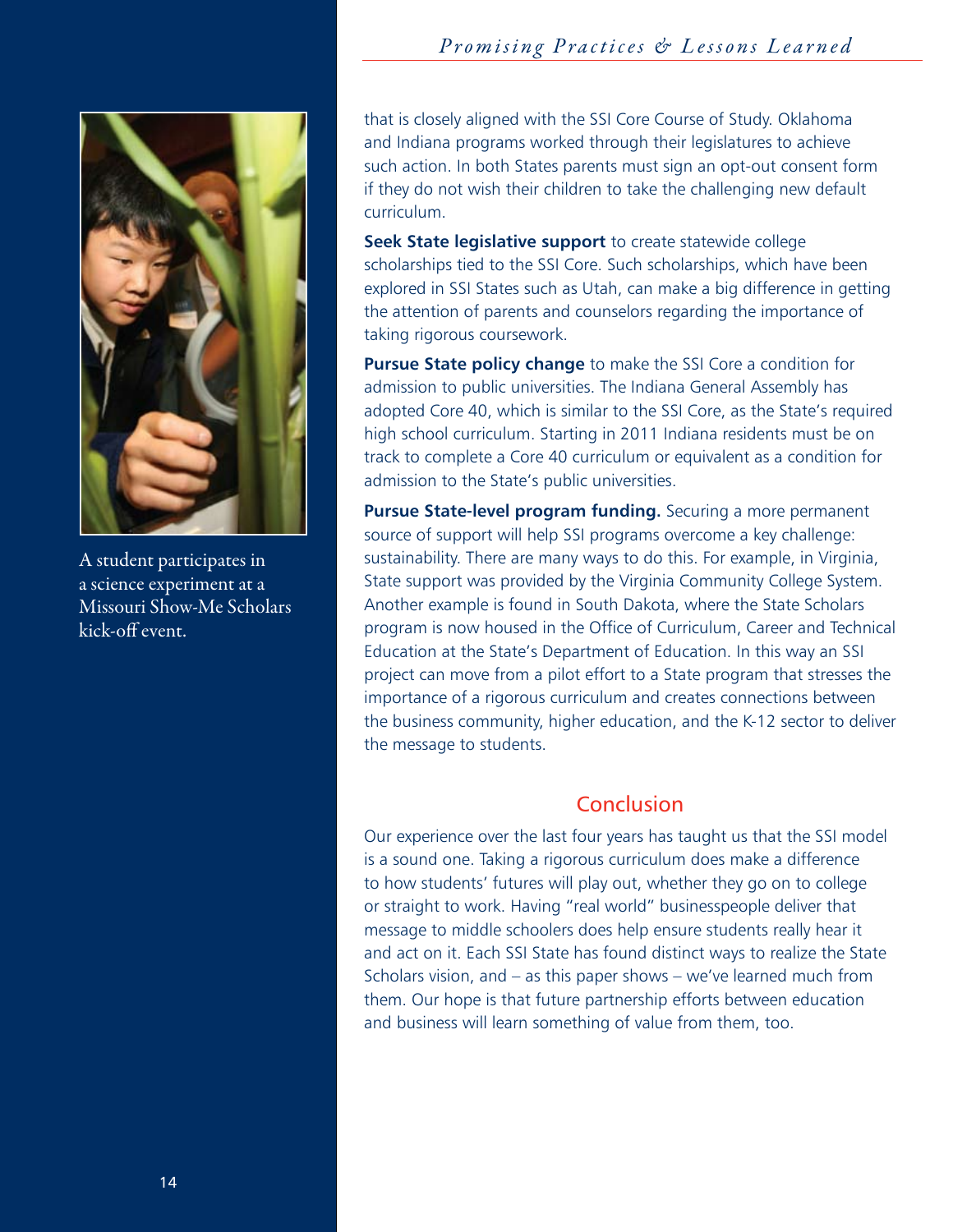# Endnotes

1 Clifford Adelman, *The Toolbox Revisited: Paths to Degree Completion from High School Through College* (Washington, D.C.: U.S. Department of Education, 2006).

2 Diana Robinson, "Business-Education Partnerships: Highlights from the Annual State Scholars Initiative Report" (DeKalb. IL: Northern Illinois University's Center for Governmental Studies, 2008); the full evaluation report is available at www.wiche.edu/statescholars.

<sup>3</sup> Karen Paulson, "Student-level Outcome Data: Highlights from the Annual State Scholars Initiative Report" (Boulder, CO: National Center for Higher Education Management Systems, 2008); the full evaluation report is available at www.wiche.edu/statescholars.

4 Karen Paulson, "Perception Survey Data: Highlights from the Annual State Scholars Initiative Report" (Boulder, CO: National Center for Higher Education Management Systems, 2008); the full evaluation report is available at www.wiche.edu/statescholars.

September 2009

Cover photos (l-r):

Students participate in the Missouri Show-Me Scholars statewide kick-off event.

Kentucky Scholars visit the observatory at the University of Kentucky.

New Hampshire seniors show off their Scholars medallions.